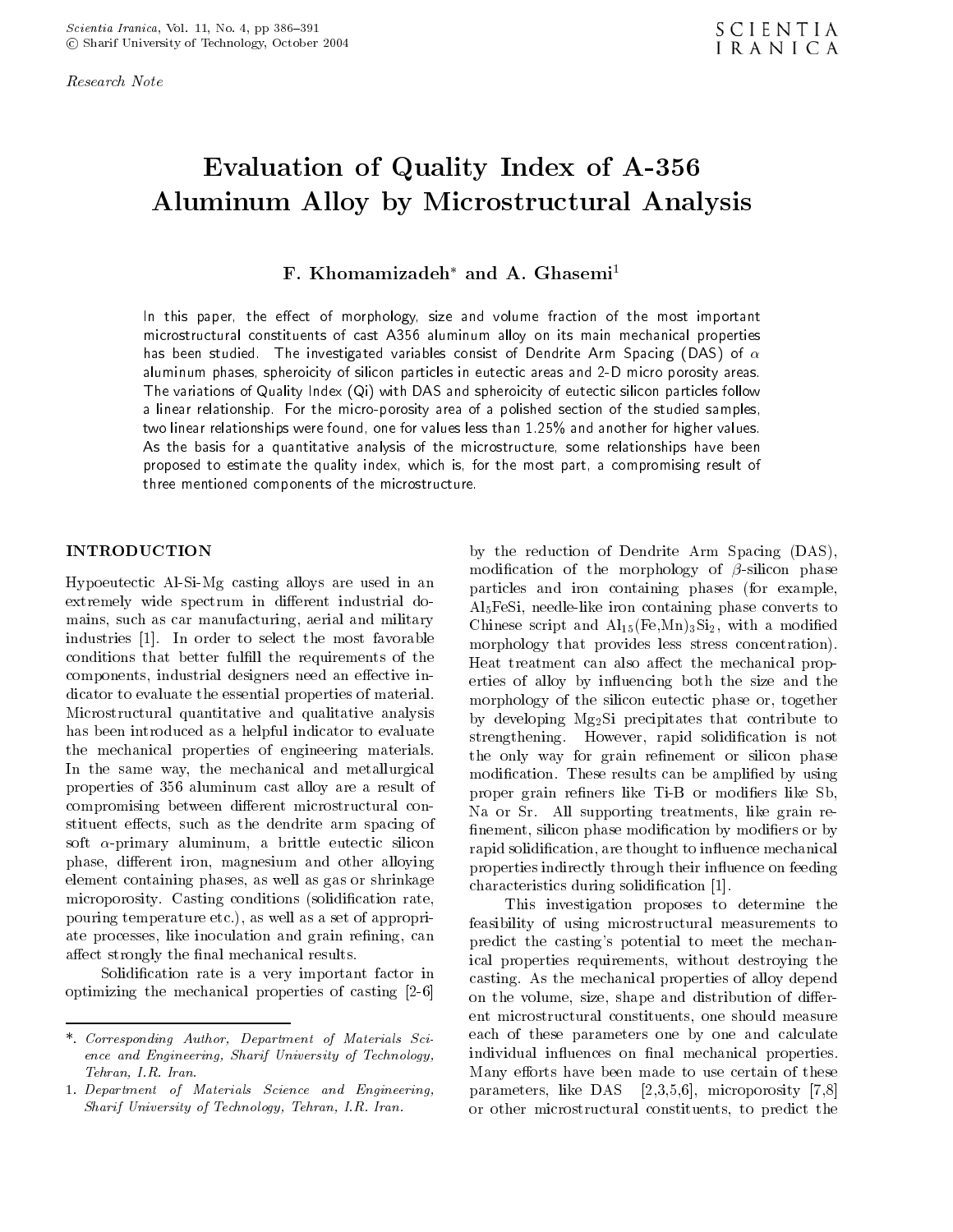mechanical properties of the alloy. However, as these properties are the result of <sup>a</sup> combination of all of them, the proposed models haven't predicted different conditions of casting and further treatments. Also, some other microstructural details, such as formation and growth of  $Mg_2Si$  precipitates, which strongly affect mechanical properties, cannot be measured directly by ordinary techniques. Other studies used the continuum mechanics analysis to determine the iso-relative ductility parameter,  $q$ , lines, but the agreement obtained between experimental results and calculated data can only be fortuitous, because it must be borne in mind that the variations in strength and ductility, with aging, are the result of changes in the micro mechanics of deformation and damage generation of the material and not to continuum mechanics analysis [5].

The initiation and propagation of the cracks is highly dependent on the size, morphology and distribution of the brittle constituents of the microstructure, such as the silicon eutectic phase, inclusions, iron, manganese, copper, magnesium and other intermetallic phases. This effect can be related to easy initiation of micro cracks at microporosity sites in the microstructure. The effect of higher cooling rates, which has been shown by the decreasing of the dendrite arm spacing, has a strong influence on the spheroicity of silicon particles. This effect restrains the nucleation and propagation of the crack under strain. Although the castings were modied by strontium addition, at lower cooling rates, the decrease of spheroicity was remarkable. Morphology of the silicon phase is also strongly influenced by the solidification rate, but the addition of some additional agents, such as strontium, sodium, antimony and etc., can modify this eutectic phase [9].

However, some authors believe that microporosity (gas or shrinkage) is the greatest contributing factor to ultimate tensile strength, elongation and fatigue strength [7,8,10]. Anyway, as the mechanical properties of <sup>a</sup> casting alloy are the result of the contribution of each of its main constituents, one can estimate the mechanical properties by qualitative analysis of microstructural constituents. This is not very simple, because the contribution of each component to final resulted mechanical properties is not the same. Some  $\left|\left\langle\frac{\text{spru}}{\text{39 mm}}\right\rangle\right|$ authors have presented some relationships to predict the final mechanical properties of casting, using only one of these constituents [2,3,7,11], but none of these equations can be perfectly reliable, unless assuming the exact influence of all microstructural constituents.

This study is an effort to predict the mechanical properties of A356 alloy in as cast conditions, by analysis of the most predominant microstructural constituents. This alloy is perhaps the most widely specied Al-Si-Mg casting alloy for premium quality sand and permanent mold casting [1]. For simplicity, the alloy has been studied under its cast condition to prevent the strengthening effect resulted from aging. The effect of aging cannot be measured directly on the microstructure.

The most important microstructural components, including Dendrite Arm Spacing (DAS), silicon phase morphology, as well as size and quantity of gas porosity and micro shrinkage, were measured quantitatively to determine their effect on the resulted mechanical properties of the cast alloy. Among the mechanical properties, the maximum tensile strength, yield strength, relative elongation percentage and quality index have been examined.

### EXPERIMENTAL METHODS

A356 aluminum alloy was cast in <sup>a</sup> wedge model accompanied by <sup>a</sup> copper chill block (Figure 1). <sup>A</sup> sufficient volume of riser insured the soundness of the castings. Series A and C of the samples were obtained at two different solidification rates using 5 cm and 2 cm chill blocks, respectively (four castings for each one).

The molds were made by a  $CO<sub>2</sub>$ -silica sand molding process. The temperature of the inserted chill block was  $25^{\circ}$ C and type K thermocouples were installed along the axis of the mold cavity. About 500 kg of A356 melting (Table 1) was prepared using a reverberatory furnace with <sup>a</sup> graphite crucible and transferred to <sup>a</sup> smaller one for further treatment. Degassing of the melt was carried out in the crucible by an argon rotary degassing installation (15 min) [12].

The modification of the melt is made by Al- $\%$ 10 Sr at the 13th minute of the degassing process to prevent strontium fading during melt degassing. The



Figure 1. Schematic illustration of wedge model.

Table 1. Chemical composition of test alloy castings.

| Element |      | Fρ   | ∼<br>١u             |      | Мg       |      | $\mathbf{m}$ . |  |
|---------|------|------|---------------------|------|----------|------|----------------|--|
| $Wt\%$  | 6.63 | 0.23 | 18  <br>$^{\prime}$ | 0.02 | $0.34\,$ | .008 | ١Q             |  |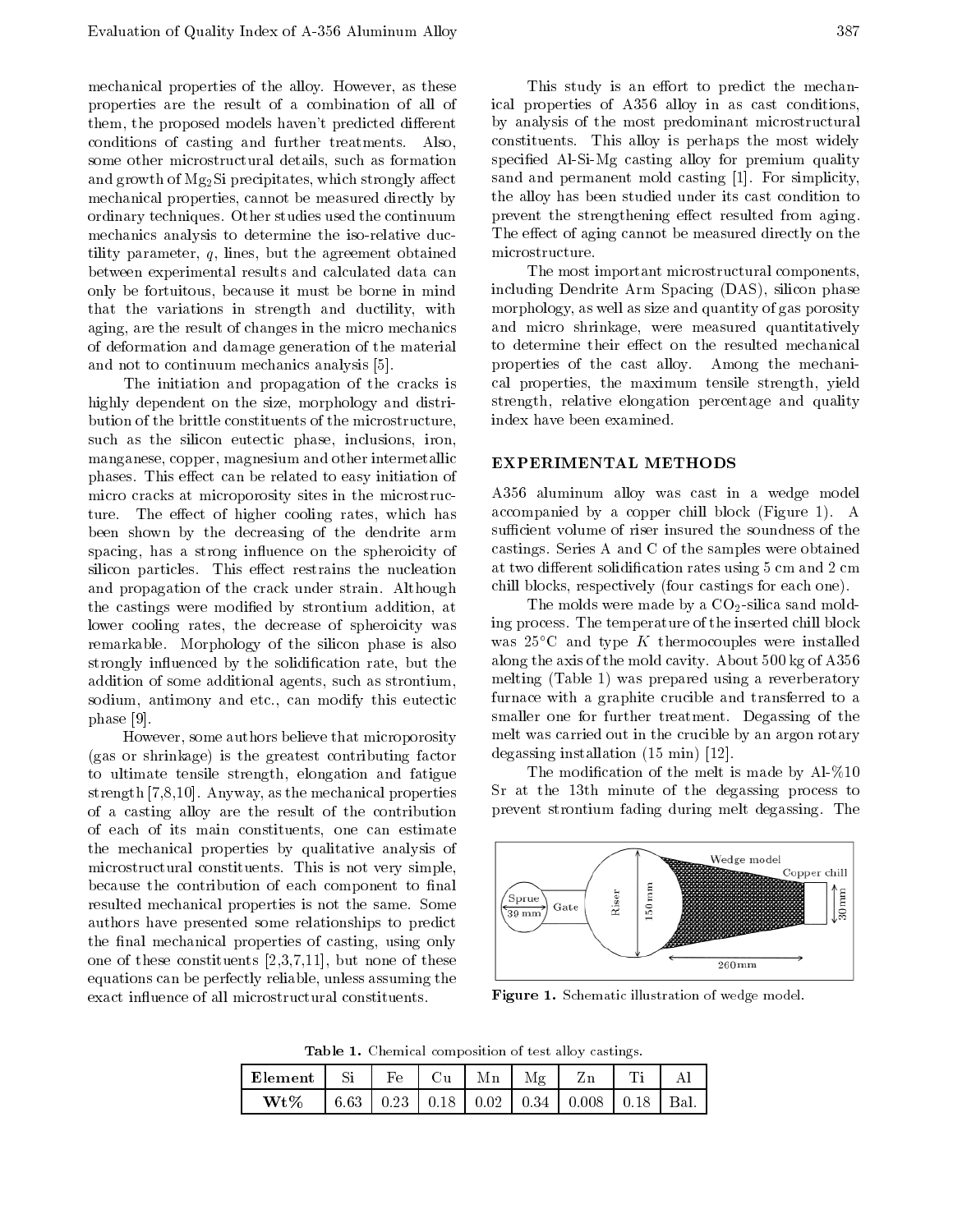| Sample         |                                       |                                 |       | <b>Mechanical Properties</b>      |      |                           |                         | Microstructural Measurements                  |                             |  |  |
|----------------|---------------------------------------|---------------------------------|-------|-----------------------------------|------|---------------------------|-------------------------|-----------------------------------------------|-----------------------------|--|--|
|                | <b>Distance</b><br>from<br> Edge (mm) | Solidification<br>Time<br>(Sec) | YS    | <b>UTS</b><br>$(Mpa) (Mpa)  (\%)$ | El   | Quality<br>Index<br>(Mpa) | <b>DAS</b><br>$(\mu m)$ | $ \mathrm{Spheroidty} $<br>of Si<br>Particles | Micro<br>Porosity<br>$(\%)$ |  |  |
| A1             | 15                                    | 92                              | 79.75 | 153.97                            | 7.09 | 281.56                    | 43                      | 0.81                                          | 1.45                        |  |  |
| A2             | 45                                    | 395                             | 76.53 | 136.63                            | 4    | 226.94                    | 80                      | 0.59                                          | 1.31                        |  |  |
| A3             | 140                                   | 986                             | 74.47 | 119.41                            | 2.72 | 184.54                    | 112.5                   | 0.30                                          | 2.48                        |  |  |
| A4             | 210                                   | 1465                            | 67.47 | 112.04                            | 2.22 | 164.00                    | 131.34                  | 0.23                                          | 2.50                        |  |  |
| A5             | 240                                   | 1842                            | 61.23 | $103.73 \mid 1.99$                |      | 148.55                    | 140.30                  | 0.203                                         | 3.575                       |  |  |
| C <sub>1</sub> | 15                                    | 21                              | 85.16 | 165.03 10.19                      |      | 316.23                    | 25.93                   | 0.783                                         | 0.084                       |  |  |
| C <sub>2</sub> | 45                                    | 110                             | 79.86 | 161.10                            | 6.30 | 284.32                    | 49.44                   | 0.628                                         | 0.271                       |  |  |
| C <sub>3</sub> | 75                                    | 244                             | 78.53 | 152.53                            | 4.58 | 249.88                    | 63.40                   | 0.491                                         | 1.093                       |  |  |
| C <sub>4</sub> | 105                                   | 695                             | 78.23 | 145.47                            | 2.80 | 212.54                    | 95.5                    | 0.352                                         | 0.969                       |  |  |
| C <sub>5</sub> | 135                                   | 775                             | 70.41 | 142.95                            | 2.65 | 206.1                     | 100.84                  | 0.296                                         | 1.138                       |  |  |
| C6             | 165                                   | 1320                            | 75.53 | 136.75                            | 3.74 | 227.58                    | 129.48                  | 0.254                                         | 1.266                       |  |  |

Table 2. mechanical and microstructural results of the experimental castings.

melt was treated also by about 0.02% Ti for grain refining using  $Al-5\%Ti-1\%B$  master alloy. Care was taken to minimize turbulence during pouring to avoid gas pickup and entrainment of inclusions. The pouring temperature of the samples was  $700 \pm 5^{\circ}$ C [13].

After solidication, wedge samples were cut to smaller blocks from the top to the bottom. After cutting and machining procedures, the tensile samples were prepared according to the standard of ASTM-13577M (12.5 mm gage length). The tensile test samples were tested by the Instron machine Model <sup>4486</sup> (2mm/min tensile rate). All samples were microstructurally studied by <sup>a</sup> light optical microscope (Leitz- Aristomet ME1). Dendrite arm spacing and the morphology of the silicon component and micro porosity area were evaluated by image analysis software (SIS analysis imaging C). If the investigated surface of the sample is sufficiently large, one can obtain, statistically, a good estimation of the total volume of the porosity from 2-D results [14].

In this study, the samples have been studied in two groups with different solidification rates and RESULTS AND DISCUSSION microporosity contents. As each microstructural constituent affects the others during the solidification process, the final mechanical properties of the alloy will be a result of compromise between these multiple effects. For example, a reduction of dendrite arm spacing by increasing the solidication rate can change both the spheroicity of the silicon particles and the microporosity volume and its distribution. Therefore, the individual influence of each single component of the microstructure on resulted mechanical properties cannot be revealed directly. For this reason and considering the various solidication characteristics at

each position along the samples, a "quality index" has been used to relate the mechanical properties of the alloy with different microstructural conditions. The "quality index" correlates the tensile strength rate and the increasing percent of elongation, as well as the contribution of different microstructural constituents on the mechanical properties [5,15]. This parameter is defined as follows:

$$
Q = UTS + K \log \text{ (Elongation)}.
$$
 (1)

In this equation, the constant  $K$ , for the alloy A356, is equivalent to 150 Mpa [5,15].

Minitab statistical software (release 13.32) has been used for analyzing experimental data using <sup>a</sup> multiple regression analysis for fitting general least squares models. Multiple regression gives output from multiple regression, i.e., regressions with two or more predictors. The model is  $Y = bo + b1X1 + b2X2 + \cdots$  $b \, k \, k + e$ . The analysis of variance table on the output includes the sequential sums of squares.

The mean mechanical and microstructural results of samples are reported in Table 2. Figure <sup>2</sup> shows the variations of the spheroicity of silicon particles, regarding dendrite arm spacing as an indicator of the solidication rate. <sup>A</sup> proportional relationship may be resulted for the spheroicity of silicon particles. Some authors believe that DAS is the most important factor, which determines the characteristic mechanical strength of aluminum casting alloys [2-4], but some others believe that the effect of eutectic silicon phase morphology [1], volume, size and morphology of micro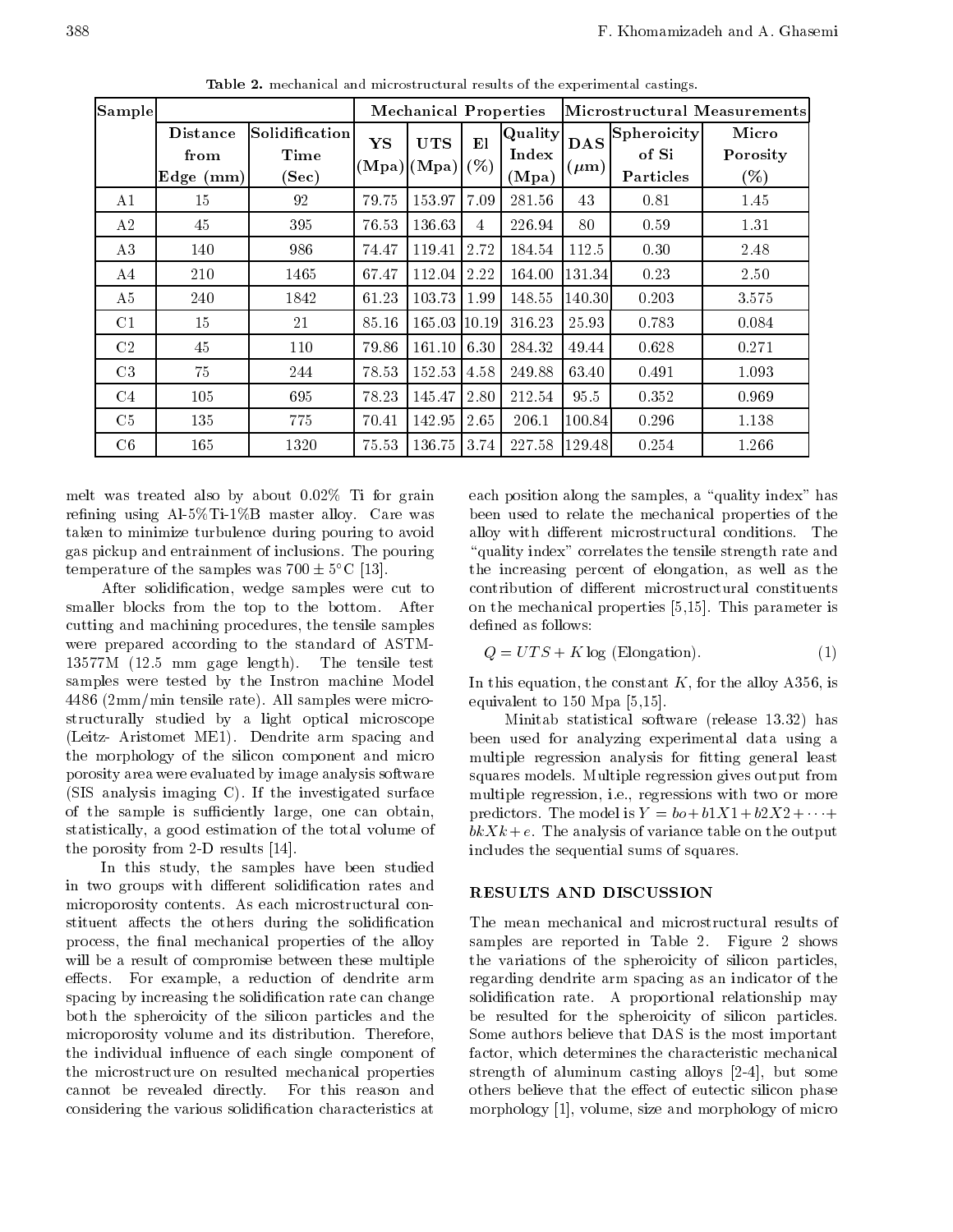porosity [13], have the same or more importance. DAS has often <sup>a</sup> proportional relationship with the solidification rate  $[3,4,9]$ . It is also roughly proportional to the resulted mechanical properties [2,4] by improvement of ultimate tensile and yield strength, as well as elongation percentage (Table 2). Alloy chemical composition has generally been found to influence the spacing, although the effect is usually small compared with that obtained by solidification time [4].

The increasing of dendrite arm spacing increases the micro porosity 2-D area (Figure 3), followed by a consequent reduction of the quality index of the alloy (Figure 4). The influence of dendrite arm spacing on the mechanical properties of alloy has been presented by Figures <sup>5</sup> and 6. Equation <sup>2</sup> can describe this dependence by the following simple linear equation



Figure 2. Spheroicity of eutectic silicon particles versus dendrite arm spacing.



Figure 3. 2-D microporosity area percentages versus dendrite arm spacing.



Figure 4. Variations of quality index with 2-D microporosity area.

$$
(S = 19.90, R
$$
  $Sq = 87.0\%, R$   $Sq(\text{adj}) = 85.5\%):$ 

$$
Qi = 1.25(DAS) + 338,
$$
 (2)

where Qi is the quality index (Mpa) and DAS is dendrite arm spacing (micron).

The eutectic silicon phase morphology has also an important influence on the resulted mechanical properties of casting (Figures 7 and 8). This effect has been presented by the following linear relationship  $(S = 24.26, R \quad Sq = 80.6\%, R \quad Sq(\text{adj}) = 78.5\%$ :

$$
Qi = 210(Sp) + 133,
$$
\n(3)

where  $Sp$  is area percent of spheroicity.

Quality index variations versus the 2-D microporosity area have been presented by Figures 9 and 10. The following equation presents experimental data in



Figure 5. Quality index versus dendrite arm spacing for series A of the samples.



Figure 6. Quality index versus dendrite arm spacing for series C of the samples.



Figure 7. Quality index versus spheroicity of eutectic silicon particles for series A of the samples.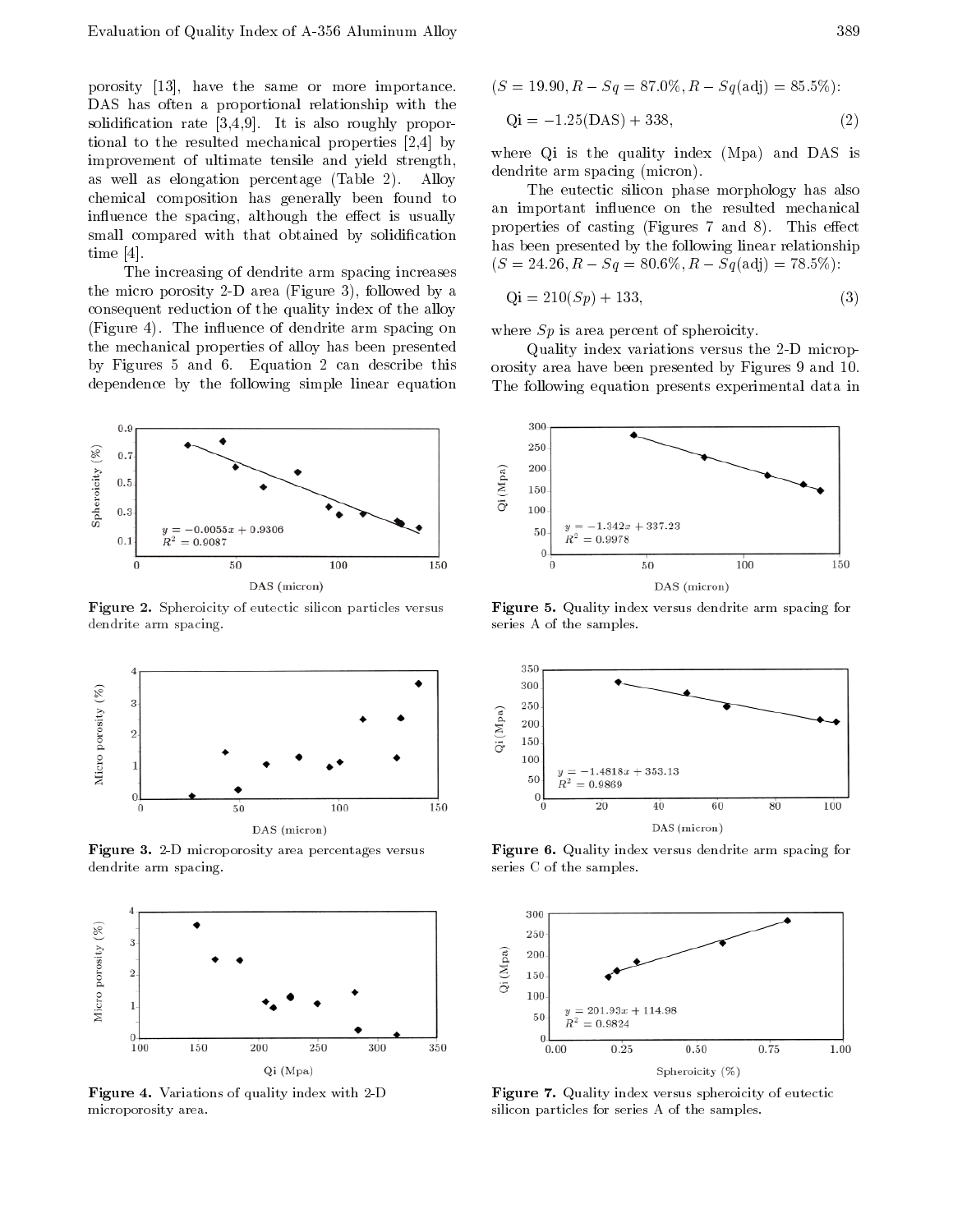

Figure 8. Quality index versus spheroicity of eutectic silicon particles for series C of the samples.



Figure 9. Quality index versus 2-D area of microporosity for series A of the samples.



Figure 10. Quality index versus 2-D area of microporosity for series C of the samples.

the form of a linear equation  $(S = 27.83, R - Sq =$  $74.5\%, R \quad Sq(\text{adj}) = 71.7\%$ :

$$
Qi = 44.1(MP) + 292,
$$
 (4) m

where  $MP$  is 2-D microporocity area percent.

As the final mechanical properties of cast alloy are assumed to be resulted from the sharing effect of three mentioned microstructural major components, <sup>a</sup> linear relationship can be obtained by regression analysis of quality index versus DAS, spheroicity and the 2-D microporosity area  $(S = 15.01, R - Sq =$ 94.2%,  $R = Sq(\text{adj}) = 91.7\%$  as follows:

$$
Qi(Mpa) = 213
$$
 0.081  $DAS(\mu m) + 126$  spherociety

$$
24.0 \text{ porosity}(\%) \tag{5}
$$

Figure 11 shows residuals versus the fitted values of experimental data compared with calculated values. It



Figure 11. Residuals versus the tted values of experimental data comparing the calculated values.

seems a rather good compatibility of experimental data with Equation 5 (less than about  $10\%$ ).

However, the effect of heat treatment on other alloying elements (Fe, Mn and Mg) have not been investigated in this study. For example, the aging of the alloy can change its mechanical properties without any quantiable variation of microstructural aspects. Furthermore, for high iron contents, the quantitative effect of iron intermetallics should be taken into account. The principle aims of future studies are to predict the mechanical behaviors of more complicated microstructures and, also, to evaluate other microstructural susceptible mechanical properties, such as high cycle fatigue and low cycle thermal fatigue.

# **CONCLUSIONS**

The effect of three important microstructural constituents of hypoeutectic A356 cast aluminum alloys on its mechanical properties has been investigated. Variations of the quality index with dendrite arm spacing, the spheroicity of silicon eutectic particles and the 2-D microporosity area have been presented using a regression analysis of experimental data. However, for more complicated situations, such as with high iron, manganese and other alloying elements or different heat treatment conditions, more detailed experiments should be provided.

The authors would like to thank Mr. A. Sadian, Foundry Deputy of Iran Khodro Co. for his support and painstaking contribution. Gratitude is also due Miss. F. Ajaiebi for her cooperation during all steps of this research.

## REFERENCES

1. Voigt, R.C. and Bye, D.R. \Microstructural aspects of fracture in A356", AFS Transactions, 91-125, pp 33-50 (1991).